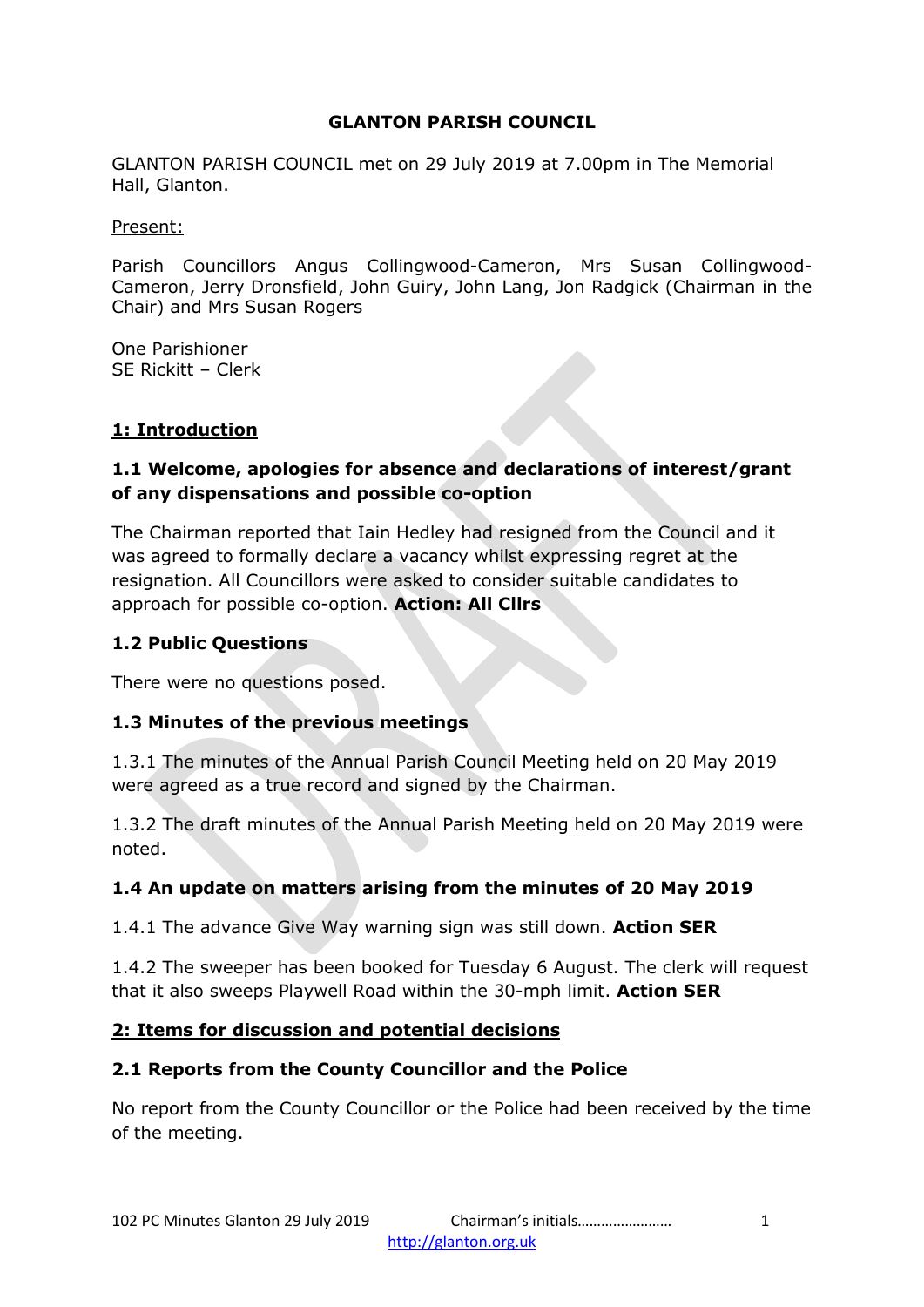# **2.2 Planning**

2.2.1 There were no new applications for the Council to consider.

2.2.2 The Chairman had no further information to report on the sale of the site of St Peter's Church.

### **2.3 The Local Transport Policy Programme 2020/2021 and issues at the Powburn Road Junction**

2.3.1 The Council considered the request for bids from NCC in the light of the concerns expressed by a parishioner and considered at a previous meeting. It was agreed to include the following items as the Council's bid for funding

> Measures to reduce traffic speeds at the West Turnpike junction

> The extension of the 30-mph speed limit on West Turnpike, eastwards to include all the residential properties.

> The replacement of the footway on West Turnpike with a suitable sustainable surface.

These schemes will contribute to the National Transport Goals as

> They contribute to better safety, security and health; and

> They improve the quality of life and promote a healthy natural environment

as West Turnpike is a popular short-distance recreational walk for parishioners, especially those who are less active.

2.3.2 The Council also asked that a report be made to NCC on the current poor condition of Front Street, Playwell Road (within the 30-mph zone) and the West Turnpike footway as all need resurfacing.

# **Actions SER**

#### **2.4 A Replacement Village Flag**

Councillor Dronsfield is to research the cost of a replacement flag and reported that the trees surrounding the flagpole will require cutting back if the flag is not to be damaged in the future. **Action JR**

#### **2.5 A Fingerpost Sign**

Councillors agreed that the vegetation obscuring the sign should be cut back subject to the Chairman clarifying whether the tree was within the Conservation Area. **Action JR & JD**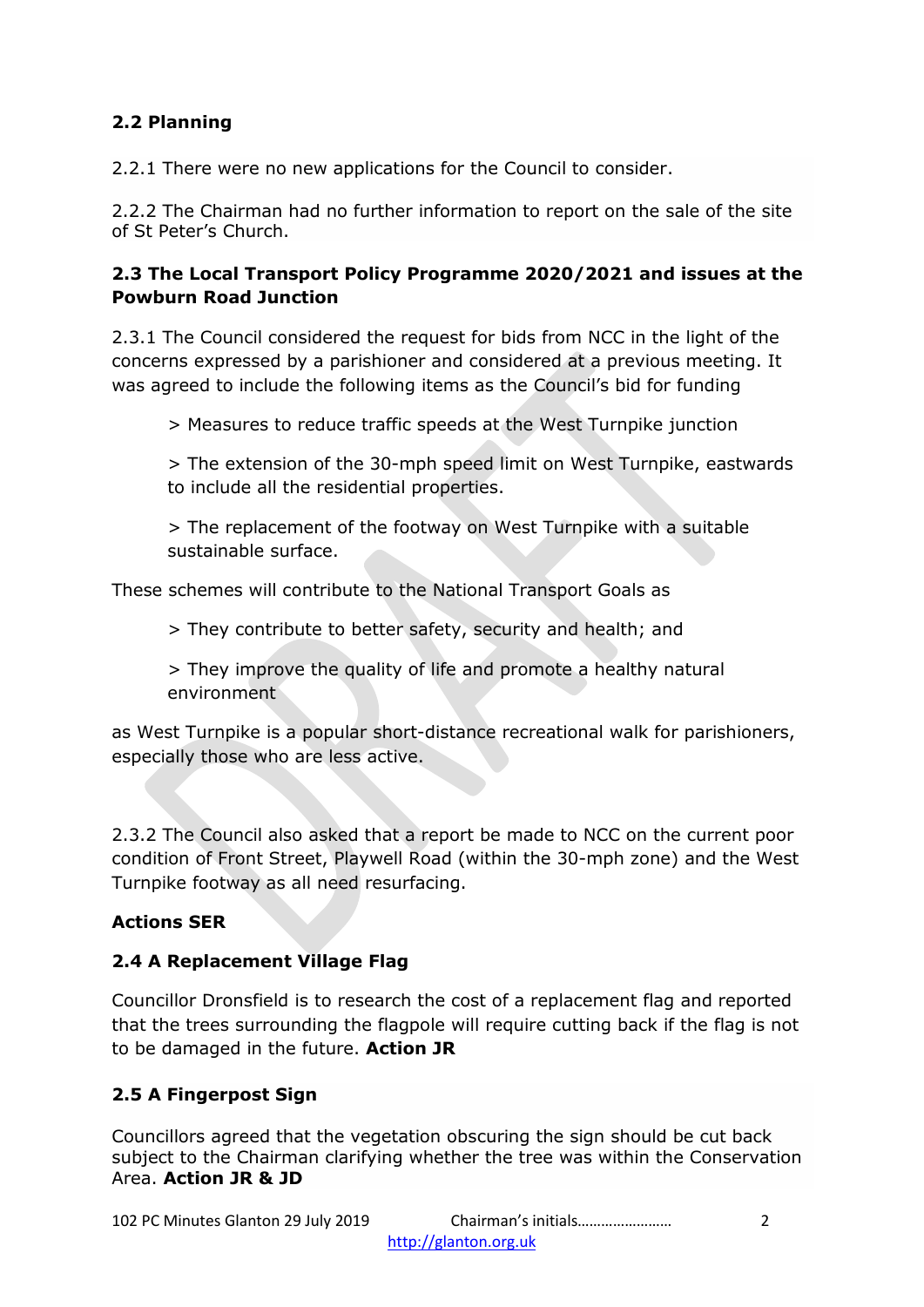### **3: Items for Information**

#### **3.1 Forthcoming Village activities**

The Village Show is on Saturday 10 August 2019 and there are various quizzes and concerts in the Memorial Hall over forthcoming months.

### **3.2 Details of any meetings attended by Councillors or the clerk**

Councillor Mrs Rogers had attended the recent talk in the village by one of NCC's Waste Officers, which had been illuminating especially regarding the amount of waste being incinerated and used for power generation.

### **3.3 Correspondence received**

3.3.1 The clerk had circulated a letter regarding forthcoming consultation on the future of Rothbury Community Hospital. The Council confirmed that it wished to be added to the list of consultees and would wish to attend any briefing meetings for parish councils. **Action SER**

3.3.2 The Council noted the correspondence concerning Northumberland Day 2020 but did not wish to be a formal participant.

### **4: Administration**

### **4.1 To note the current accounts for 2019/2020 and to authorise any payments**

The accounts were noted [A copy is attached to the signed minutes] and the clerk had no payments to be authorised.

# **4.2 Draft final accounts for 2018/2019**

The clerk reported that no objections had been made to the external auditors during the period for public examination. The Council thereupon formally adopted the final accounts for 2018/2019.

# **4.3 Details of items Councillors wished to raise at the next meeting**

4.3.1 A Councillor reported rat sightings within the village and the clerk agreed to circulate details of the advice on NCC's website. **Action SER**

4.3.2 The Chairman reported that a farmer had expressed concern at children playing in fields and leaving gates open. This concern will be drawn to parishioners' attention. **Action JR**